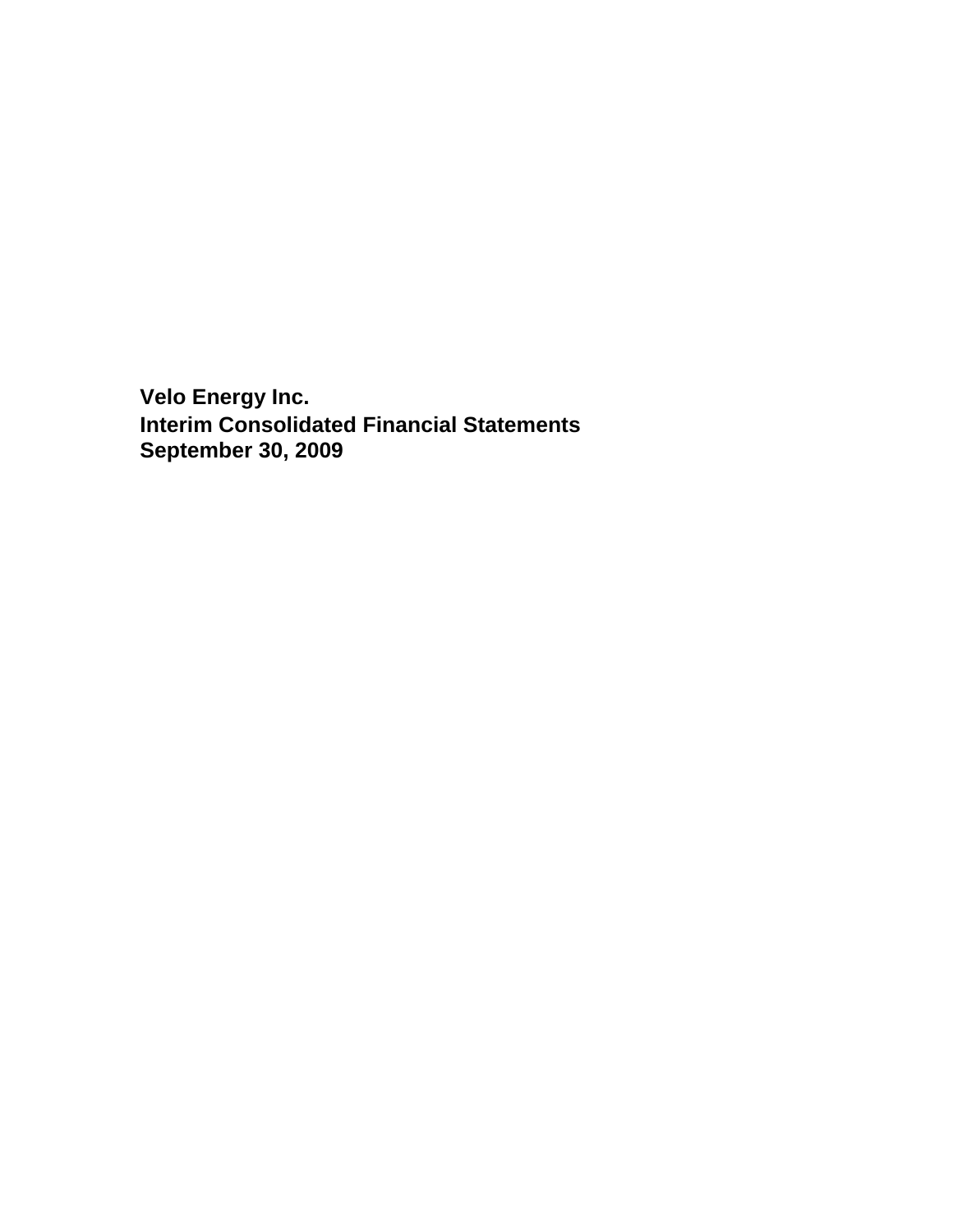# **Velo Energy Inc. Consolidated Balance Sheets (in Canadian dollars)**

|                                                   | September 30, | December 31,  |
|---------------------------------------------------|---------------|---------------|
|                                                   | 2009          | 2008          |
|                                                   | (unaudited)   |               |
| <b>Assets</b>                                     |               |               |
| Current                                           |               |               |
| Cash and cash equivalents                         | \$915,150     | \$1,350,958   |
| Term deposits                                     | 15,000        |               |
| Receivables (note 8)                              | 90,719        | 6,125         |
| Prepaid expenses                                  | 5,000         |               |
|                                                   | \$1,025,869   | \$1,357,083   |
| <b>Liabilities</b>                                |               |               |
| Current                                           |               |               |
| Accounts payable and accrued liabilities (note 7) | \$372,822     | \$195,436     |
| Indemnity payable (note 4)                        | 2,841         | 2,841         |
|                                                   | 375,663       | 198,277       |
| <b>Shareholders' Equity (Deficiency)</b>          |               |               |
| Share capital (note 5)                            | 7,462,924     | 7,462,924     |
| Contributed surplus (note 6)                      | 1,074,494     | 289,094       |
| Deficit                                           | (7,887,212)   | (6, 593, 212) |
|                                                   | 650,206       | 1,158,806     |
|                                                   | \$1,025,869   | \$1,357,083   |

See accompanying notes to the interim consolidated financial statements.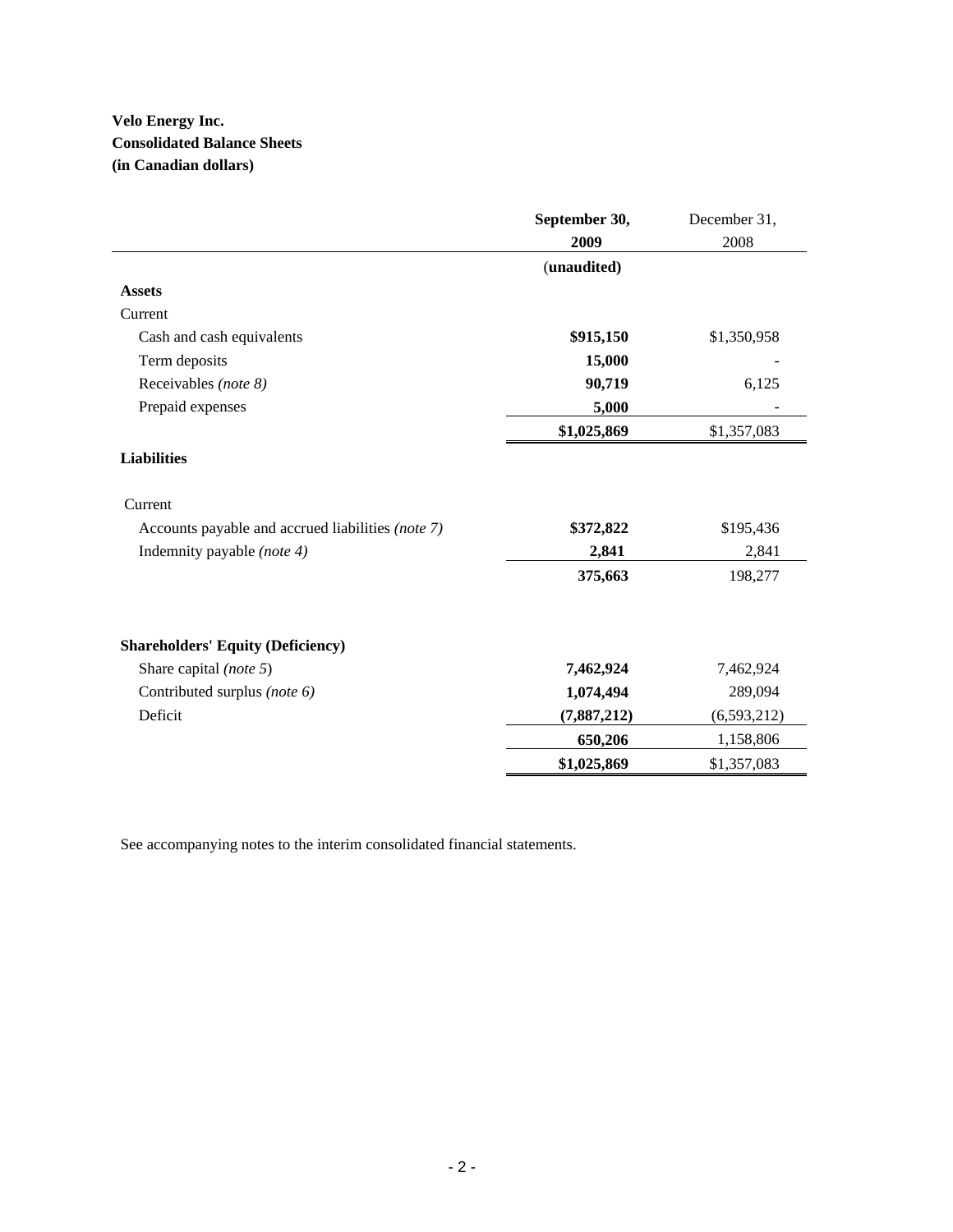# **Velo Energy Inc. Consolidated Statements of Operations and Deficit (unaudited) (in Canadian dollars)**

|                                                      | Three months<br>September<br>30, 2009 | Three months<br>September 30,<br>2008 | Nine months<br>September 30,<br>2009 | Nine months<br>September 30,<br>2008 |
|------------------------------------------------------|---------------------------------------|---------------------------------------|--------------------------------------|--------------------------------------|
| <b>Revenue</b>                                       | \$                                    | $\mathbb{S}$                          | \$                                   | \$                                   |
| <b>Expenses</b>                                      |                                       |                                       |                                      |                                      |
| General and administrative                           | 494,976                               | 31,702                                | 539,187                              | 75,360                               |
| Interest                                             | 3,295                                 |                                       | 3,295                                | 3,763                                |
| Stock-based compensation (note 5)                    | 785,400                               |                                       | 785,400                              |                                      |
|                                                      | 1,283,671                             | 31,702                                | 1,327,882                            | 79,123                               |
| Other items<br>Interest income                       | 7,554                                 | 2,510                                 | 33,882                               | 6,313                                |
| Gain on disposal of subsidiary (note 3)              |                                       | 942,909                               |                                      | 942,909                              |
|                                                      | 7,554                                 | 945,419                               | 33,882                               | 949,222                              |
| Net Income (loss) and comprehensive<br>income (loss) | (1,276,117)                           | 913,717                               | (1,294,000)                          | 870,099                              |
| Deficit, beginning of period                         | (6,611,095)                           | (7,483,664)                           | (6,593,212)                          | (7,440,046)                          |
| Deficit, end of period                               | \$(7,887,212)                         | \$(6,569,947)                         | \$(7,887,212)                        | \$(6,569,947)                        |
| Income (loss) per share (basic and<br>diluted)       | \$(0.02)                              | \$0.02                                | \$(0.02)                             | \$0.02                               |
| Weighted average number of shares<br>outstanding     | 65,608,888                            | 54,002,554                            | 65,608,888                           | 37,835,727                           |

See accompanying notes to the interim consolidated financial statements.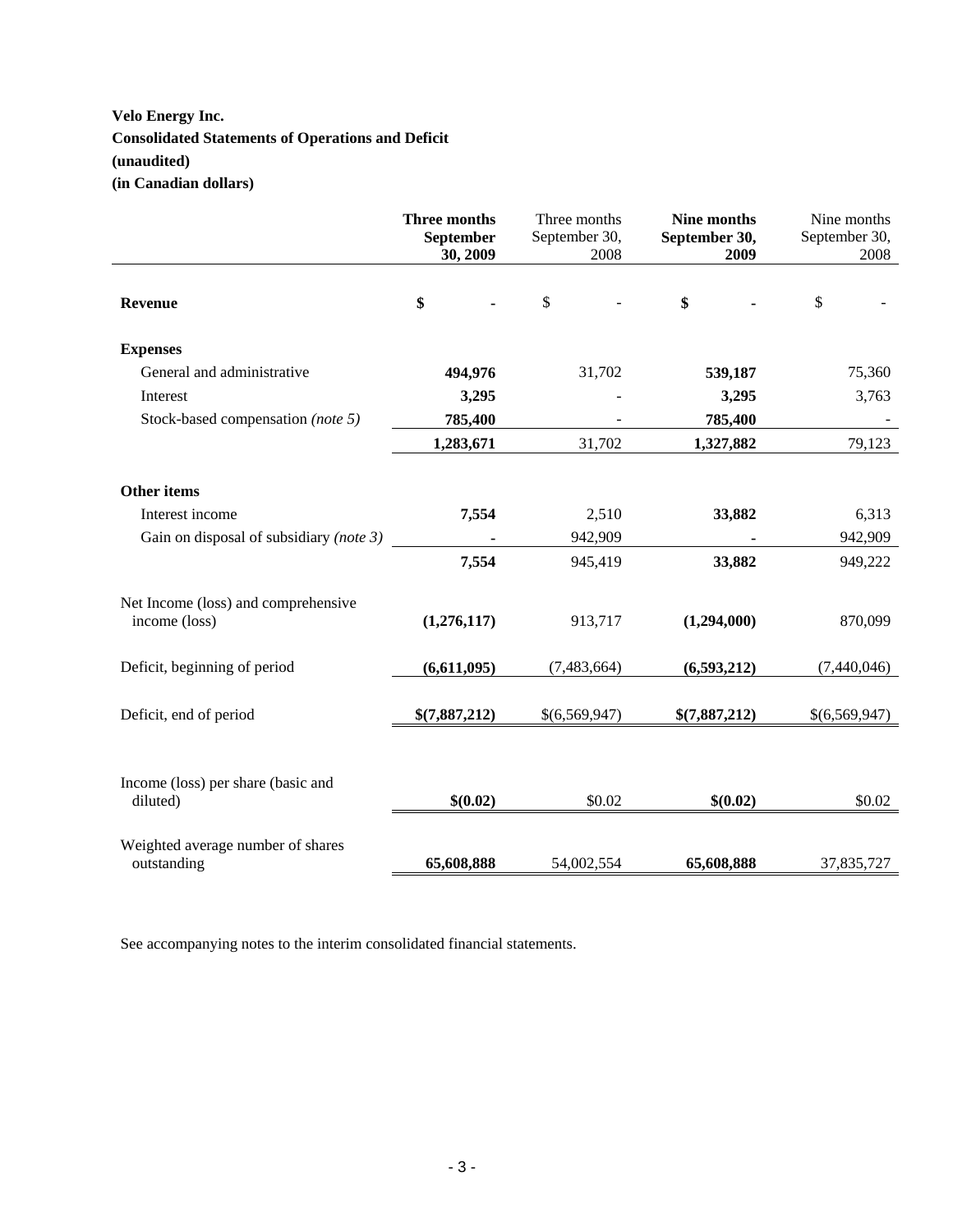# **Velo Energy Inc. Consolidated Statements of Cash Flows (unaudited) (in Canadian dollars)**

|                                                   | Three months<br>September 30,<br>2009 | Three months<br>September 30,<br>2008 | Nine months<br>September 30,<br>2009 | Nine months<br>September 30,<br>2008 |
|---------------------------------------------------|---------------------------------------|---------------------------------------|--------------------------------------|--------------------------------------|
| Cash Provided By (Used In)                        |                                       |                                       |                                      |                                      |
| <b>Operating Activities</b>                       |                                       |                                       |                                      |                                      |
| Net income (loss)                                 | \$(1,276,117)                         | \$913,717                             | \$(1,294,000)                        | \$870,099                            |
| Add non-cash items:                               |                                       |                                       |                                      |                                      |
| Stock-based compensation                          | 785,400                               |                                       | 785,400                              |                                      |
| Gain on sale of subsidiary                        |                                       | (942,909)                             |                                      | (942,909)                            |
| Funds used in operations                          | (490, 717)                            | (29, 192)                             | (508, 600)                           | (72, 810)                            |
| Net change in non-cash                            |                                       |                                       |                                      |                                      |
| working capital                                   | 104,875                               | (7,033)                               | 87,792                               | 10,327                               |
|                                                   | (385, 842)                            | (36, 225)                             | (420, 808)                           | (62, 483)                            |
| <b>Financing Activities</b>                       |                                       |                                       |                                      |                                      |
| Issuance of common shares                         |                                       | 1,500,000                             |                                      | 1,500,000                            |
| Share issue costs                                 |                                       | (69, 834)                             |                                      | (69, 834)                            |
| Loan payable                                      |                                       | (20,000)                              |                                      |                                      |
| Net change in non-cash<br>working capital         |                                       |                                       |                                      | 3,750                                |
|                                                   |                                       | 1,410,166                             |                                      | 1,433,916                            |
| <b>Investing Activities</b>                       |                                       |                                       |                                      |                                      |
| Purchase of term deposits                         | (15,000)                              |                                       | (15,000)                             |                                      |
| Sale of subsidiary (note 3)                       |                                       | (1,401)                               |                                      | (1,401)                              |
| Net change in non-cash                            |                                       |                                       |                                      |                                      |
| working capital                                   |                                       |                                       |                                      | (79, 348)                            |
|                                                   | (15,000)                              | (1,401)                               | (15,000)                             | (80, 749)                            |
| Increase (Decrease) in cash<br>during period      | (400, 842)                            | 1,372,540                             | (435,808)                            | 1,290,684                            |
| Cash and cash equivalents,<br>beginning of period | 1,315,992                             | 1,402                                 | 1,350,958                            | 83,258                               |
| Cash and cash equivalents,                        |                                       |                                       |                                      |                                      |
| end of period                                     | \$915,150                             | \$1,373,942                           | \$915,150                            | \$1,373,942                          |
|                                                   |                                       |                                       |                                      |                                      |
| Cash and cash equivalents:                        |                                       |                                       |                                      |                                      |
| Cash                                              | \$215,150                             | \$373,942                             | \$215,150                            | \$373,942                            |
| Term deposits                                     | 700,000                               | 1,000,000                             | 700,000                              | 1,000,000                            |
|                                                   | \$915,150                             | \$1,373,942                           | \$915,150                            | \$1,373,942                          |

See accompanying notes to the interim consolidated financial statements.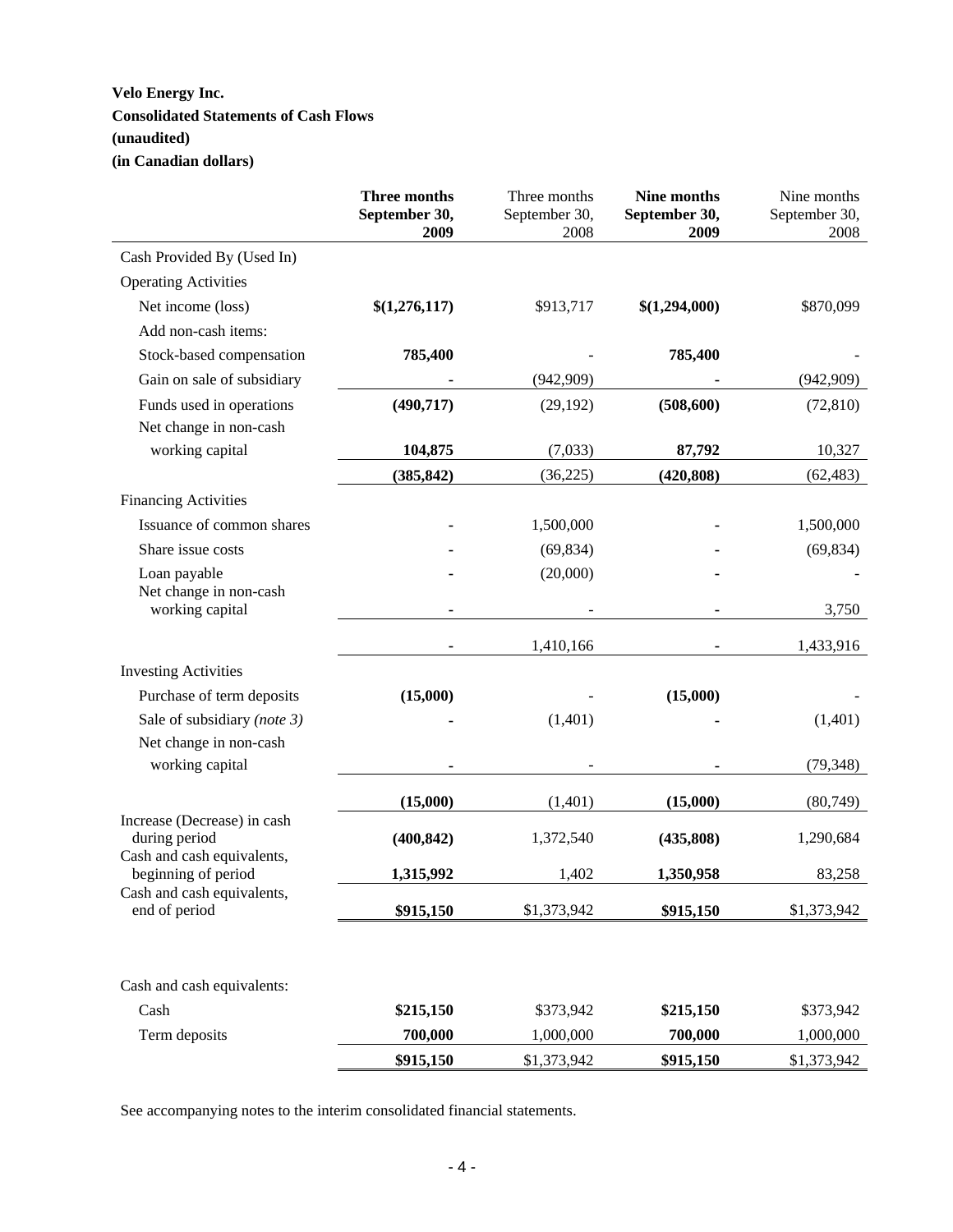# **1. Nature of Operations**

Velo Energy Inc. ("Velo" or the "Company") was incorporated on July 8, 2004 and was originally classified as a Capital Pool Company under Policy 2.4 of the TSX Venture Exchange Corporate Finance Manual and Policies. Effective May 31, 2006, the Company purchased all of the outstanding shares of Velo Energy Ltd. through the issuance of 3,333,334 common shares of the Company. This arm's length transaction constituted the Company's Qualifying Transaction under the rules of the TSX Venture Exchange. The Company's oil and gas operations were focused in southern Alberta. On July 9, 2008 the Company sold Velo Energy Ltd.

In August 2009, the Company's management was replaced and Velo's focus was changed to oil exploration and development in the UK Central North Sea.

 These financial statements have been prepared on a going concern basis which assumes that the Company will be able to realize its assets and discharge its liabilities in the normal course of business for the foreseeable future. The continuing operation of the Company is dependant upon its ability to obtain adequate financing and to generate profitable operations in the future. As at September 30, 2009, the Company had an accumulated deficit of \$7,887,212 and working capital of \$650,206. These financial statements do not reflect adjustments to carrying values of assets and liabilities and the balance sheet reclassifications that would be necessary if the going concern assumption were not appropriate, and such adjustments could be material.

On October 15, 2009, the Company filed a preliminary prospectus to obtain financing for its operations in the UK Central North Sea. The closing of this public offering is expected as soon as regulatory requirements are met.

#### **2. Accounting Policies**

The unaudited interim consolidated financial statements follow the same accounting policies as the most recent annual audited financial statements, except as noted below. The notes to these unaudited interim consolidated financial statements do not conform in all respects to the note disclosure requirements of Canadian generally accepted accounting principles ("GAAP") for annual financial statements. Accordingly, these unaudited interim consolidated financial statements should be read in conjunction with the audited consolidated financial statements as at and for the year ended December 31, 2008.

The consolidated financial statements include the accounts of Velo Energy Inc. and, prior to July 9, 2008, its wholly-owned subsidiary, collectively referred to as the "Company".

#### **Accounting Changes**

#### **International financial reporting standards ("IFRS")**

In 2006, the CICA Accounting Standards Board (AcSB) published a new strategic plan that will significantly affect financial reporting requirements for Canadian companies. The AcSB strategic plan outlines the convergence of Canadian GAAP with IFRS over an expected five year transitional period. In February 2008, the AcSB announced that 2011 is the changeover date for publicly-listed companies to use IFRS, replacing Canadian GAAP. The date is for interim and annual financial statements relating to fiscal years beginning on or after January 1, 2011. The Company's transition date of January 1, 2011 will require the restatement for comparative purposes of amounts reported by the Company for the year ended December 31, 2010. While the Company has begun assessing the adoption of IFRS for 2011, the financial reporting impact of the transition to IFRS cannot be reasonably estimated at this time.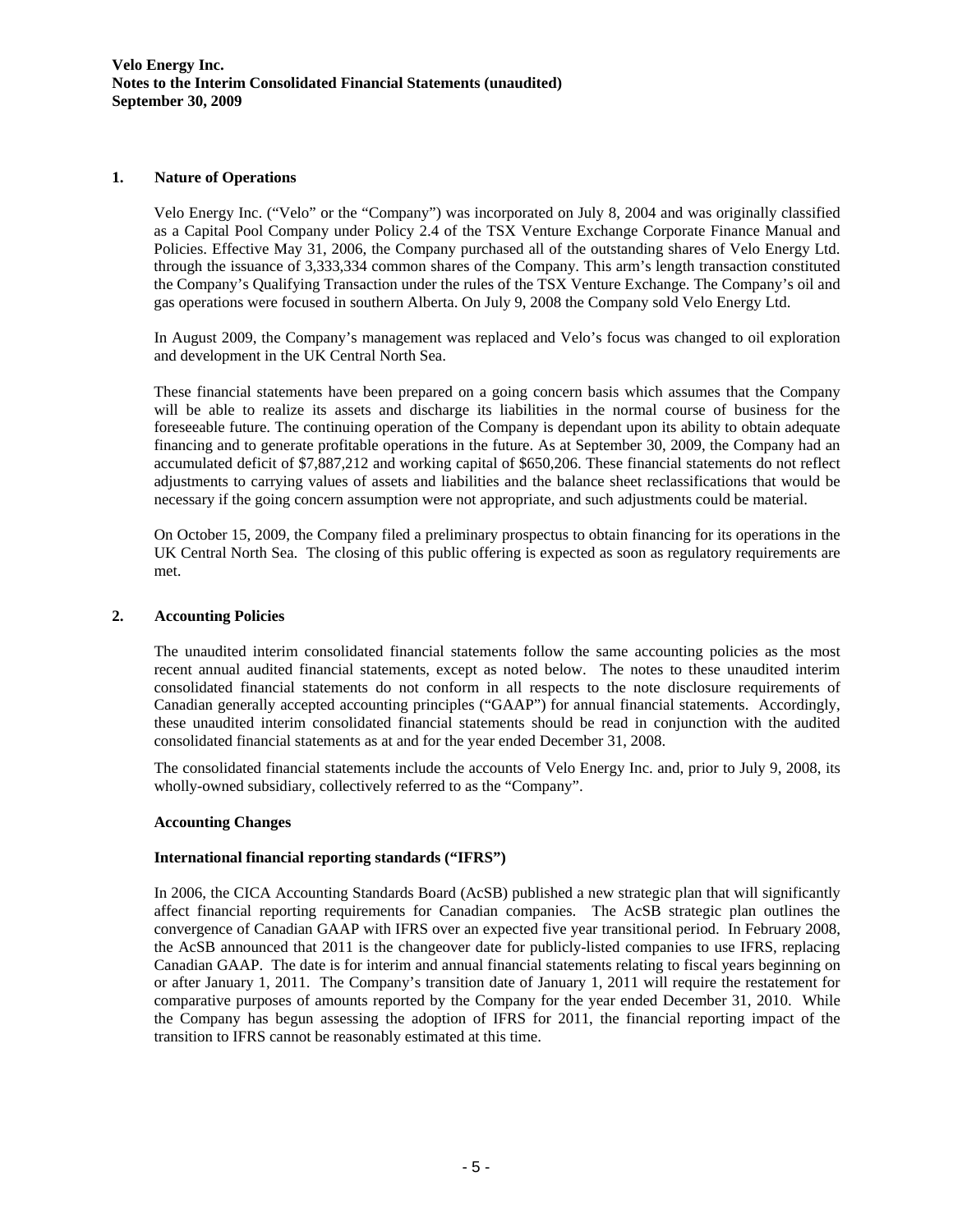# **2. Accounting Policies (continued)**

# **Accounting Changes (continued)**

In June 2009, the CICA issued amendments to CICA Handbook Section 3862, Financial Instruments — Disclosures. The amendments include enhanced disclosures related to the fair value of financial instruments and the liquidity risk associated with financial instruments. The amendments will be effective for annual financial statements for fiscal years ending after September 30, 2009. The amendments are consistent with recent amendments to financial instrument disclosure standards in IFRS. The Company will include these additional disclosures in its annual consolidated financial statements for the year ending December 31, 2009.

# **3. Business Acquisitions and Disposal**

On May 31, 2006 the Company acquired all of the shares of Velo Energy Ltd., a private oil and gas company. By agreement dated and effective July 9, 2008, the Company sold its wholly-owned subsidiary Velo Energy Ltd. for \$1. The gain on disposal was determined as follows:

| Cash and cash equivalents                                                | \$<br>1,402 |
|--------------------------------------------------------------------------|-------------|
| Receivables                                                              | 45.293      |
| Prepaid expenses and deposits                                            | 342,110     |
| Property, plant and equipment                                            | 4,939,584   |
| Accumulated amortization and write down of property, plant and equipment | (4,939,584) |
|                                                                          | 388,805     |
|                                                                          |             |
| Accounts payable and accrued liabilities                                 | (1,235,755) |
| Asset retirement obligations                                             | (133,985)   |
|                                                                          | (1,369,740) |
|                                                                          |             |
| Net liabilities                                                          | 980,935     |
| Legal expenses reimbursed by parent in connection with disposal          | (38,025)    |
|                                                                          | 942,910     |
| Less: proceeds                                                           | (1)         |
|                                                                          |             |
| Gain on disposal of subsidiary                                           | 942,909     |

# **4. Indemnity Payable**

The Company issued \$1,977,000 of flow through shares in December 2006. The Company failed to spend the full \$1,977,000 on qualifying expenditures as at December 31, 2007, the final day for qualification. As part of the subscription agreement the Company agreed to indemnify the subscribers of the flow through shares in the event of such an occurrence. The shortfall of \$990,536 of qualified expenditures resulted in the indemnity payable of \$452,133. The highest marginal tax rate of a subscriber's province of residence was used to calculate the payable.

In July 2008 the Company extinguished \$449,292 of the indemnity claims for common shares of the Company. The issue price of the shares was \$0.075 per share, resulting in 5,990,554 shares being issued.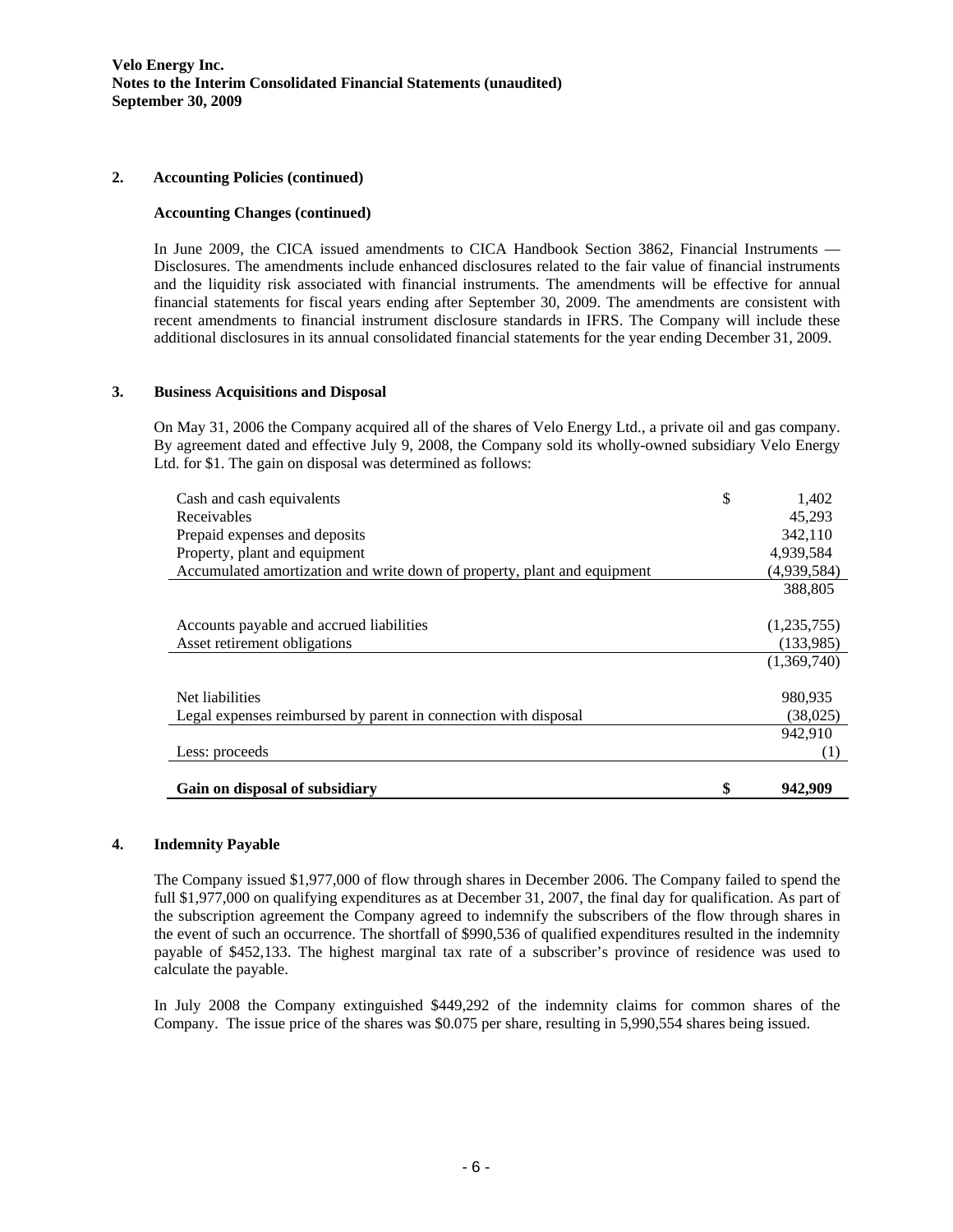# **5. Share Capital**

#### **a) Authorized and Issued Common Shares**

#### **Authorized**

An unlimited number of common voting shares (the "Common Shares") without nominal or par value and an unlimited number of preferred shares issuable in series.

# Issued

The issued share capital is as follows:

|                                                  | Number of<br>Common<br><b>Shares</b> | Amount          |
|--------------------------------------------------|--------------------------------------|-----------------|
| Balance December 31, 2006                        | 29,618,334                           | \$<br>6,177,911 |
| Share issue costs                                |                                      | (13,999)        |
| Indemnity on unspent flow through funds (note 4) |                                      | (452, 133)      |
| Tax effect of flow-through common shares         |                                      | (128, 313)      |
| Balance, December 31, 2007                       | 29,618,334                           | 5,583,466       |
| Issued for payment of indemnity claims (note 4)  | 5,990,554                            | 449,292         |
| Issued for cash                                  | 30,000,000                           | 1,500,000       |
| Share issue costs                                |                                      | (69, 834)       |
| Balance, December 31, 2008 and                   |                                      |                 |
| September 30, 2009                               | 65,608,888                           | 7.462.924       |

In December 2006, the Company issued 9,885,000 flow-through common shares at \$0.20 per share for gross proceeds of \$1,977,000. Under the terms of the flow-through share agreement, the Company was committed to spend 100% of the gross proceeds on qualifying exploration and development expenditures prior to December 31, 2007, which it did not do. An indemnity payable was recorded for the shortfall. See Note 4.

In July 2008, the Company issued 5,990,554 common shares at a deemed price of \$0.075 per share as settlement for \$449,292 of the indemnity payable.

In August 2008, the Company issued 30,000,000 common shares at \$0.05 per share for gross proceeds of \$1,500,000.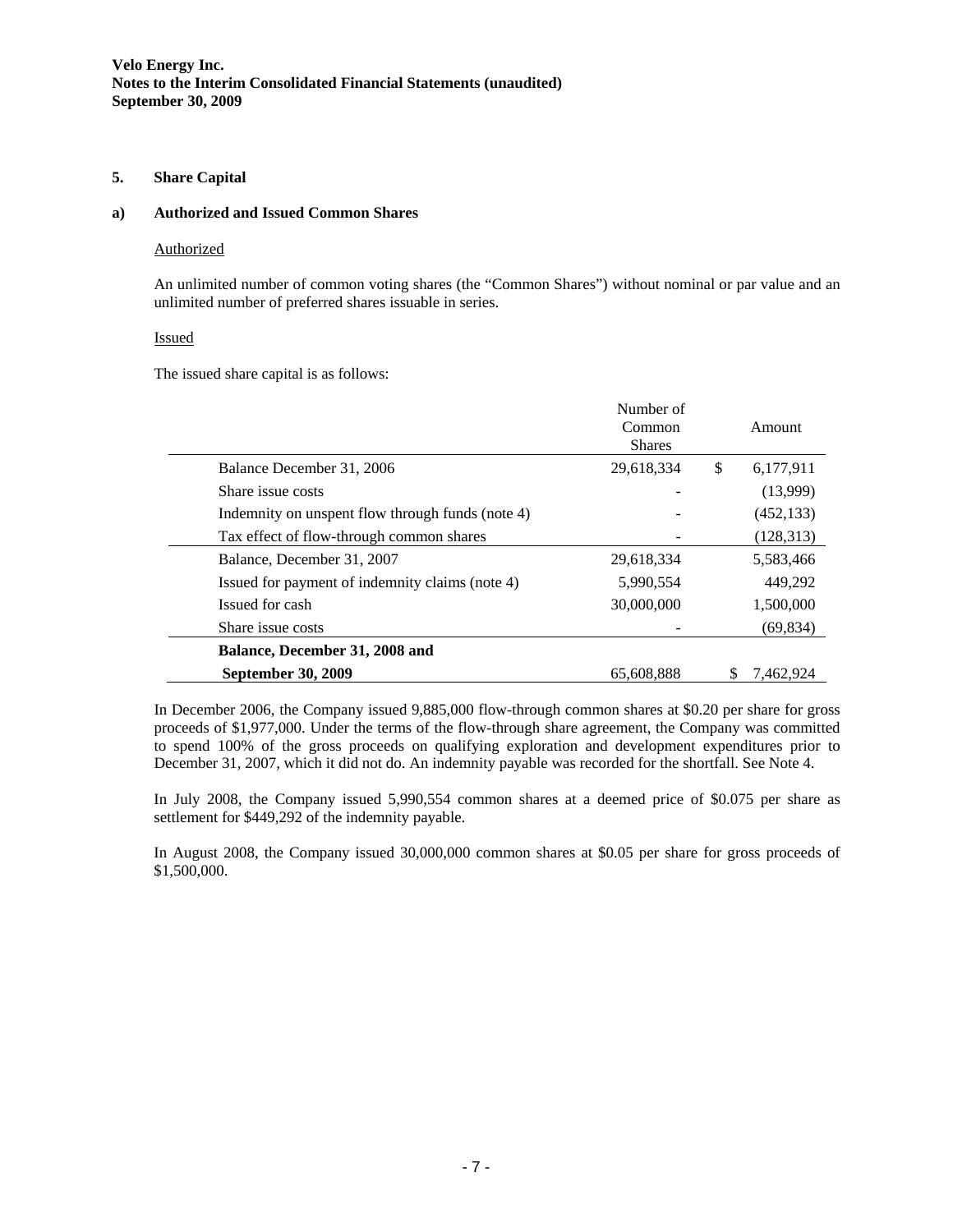#### **5. Share Capital (continued)**

# **b) Incentive Stock Options**

The Company has a stock option plan where the number of common shares reserved under the plan shall not exceed 10% of the issued and outstanding common shares and the number reserved for any one individual may not exceed 5% of the issued and outstanding shares.

On August 7, 2009, the Company has granted 5,610,000 stock options to its officers, directors and consultants to acquire common shares at an exercise price of \$0.20. The stock options vest immediately and expire in 5 years.

Stock-based compensation expense of \$785,400 for the stock options granted has been recognized for the three and nine months ended September 30, 2009. The fair value of each option granted is estimated on the date of grant using the Black-Scholes option pricing model with the following assumptions:

| 2009 |
|------|
| 2.0% |
| 4.0  |
|      |
| 100% |
| 0%   |
|      |

Exercise prices for stock options granted are determined by the closing market price on the day before the date of grant.

# **6. Contributed Surplus**

|                                                          | September 30, 2009 |                          | December 31, 2008 |         |
|----------------------------------------------------------|--------------------|--------------------------|-------------------|---------|
| Balance, beginning of period<br>Stock-based compensation | S                  | 289,094<br>785,400       | S                 | 240.394 |
| Expired agent warrants                                   |                    | $\overline{\phantom{a}}$ |                   | 48.700  |
| Balance, end of period                                   | \$                 | 1,074,494                | J.                | 289,094 |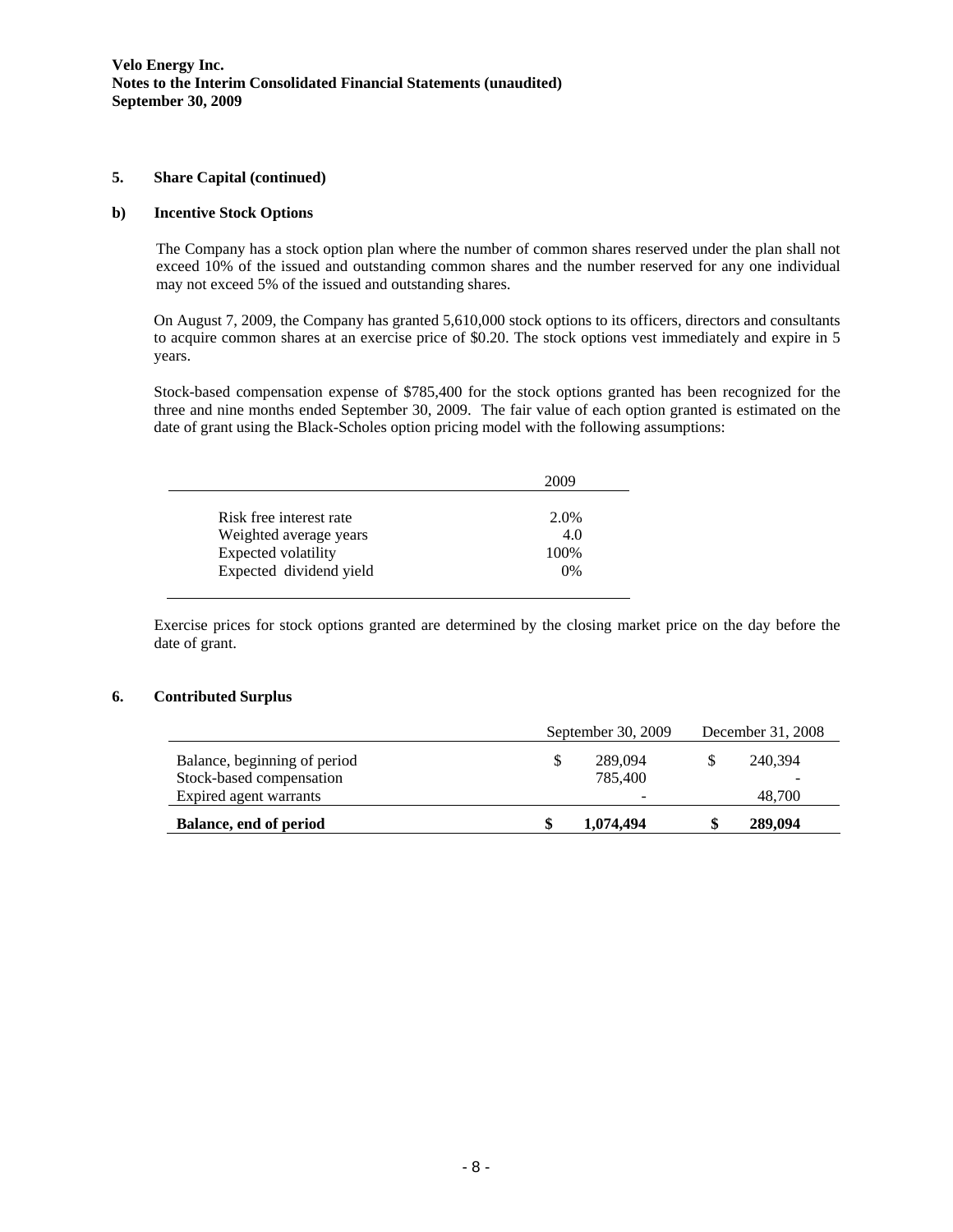# **7. Related Party Transactions**

# *Before August 1, 2009*

Related party transactions were with directors and a company controlled by a director and officer of the Company. During the first quarter of 2009, \$3,000 in management fees were paid to a company controlled by a director of the Company (2008 - \$2,000). These transactions were in the normal course of operations and are measured at the exchange amount, being the amount of consideration established and agreed to by the related parties.

# *After August 1, 2009*

Transactions are with the Company's directors and officers in the form of consulting services, which total \$265,200 for the period ended September 30, 2009 including \$236,200 in accrued liabilities as at September 30, 2009. These transactions occurred in the normal course of business and have been valued at exchange amounts based on commercial rates and terms agreed to in the related consulting contracts.

As at September 30, 2009, the Company has accounts receivable of \$79,550 due from North Sea Oil Ltd. ("NSO"), a company which Velo agreed to acquire subsequent to September 30, 2009 – see Note 10. This amount reflects expenses incurred by NSO that were paid for by the Company. Members of the senior management team of Velo are either registered or beneficial shareholders of NSO. The amount due from NSO is unsecured, interest free and repayable on demand.

# **8. Financial instruments:**

(a) Fair values:

At September 30, 2009 and 2008, the fair values of all financial instruments approximated their carrying values due to their short-term maturity.

(b) Credit risk:

The Company's current receivables are mainly due from NSO and the government (GST). The Company believes there is no unusual exposure associated with these receivables.

(c) Interest rate risk:

The Company's current policy is to invest excess cash in redeemable guaranteed investment certificates ("GICs") issued by its banking institutions. The Company periodically monitors the investments it makes and is satisfied with the credit ratings of its banks. As of September 30, 2009, the Company's cash and cash equivalents balance included \$700,000 in redeemable GICs, maturing October 5, 2009.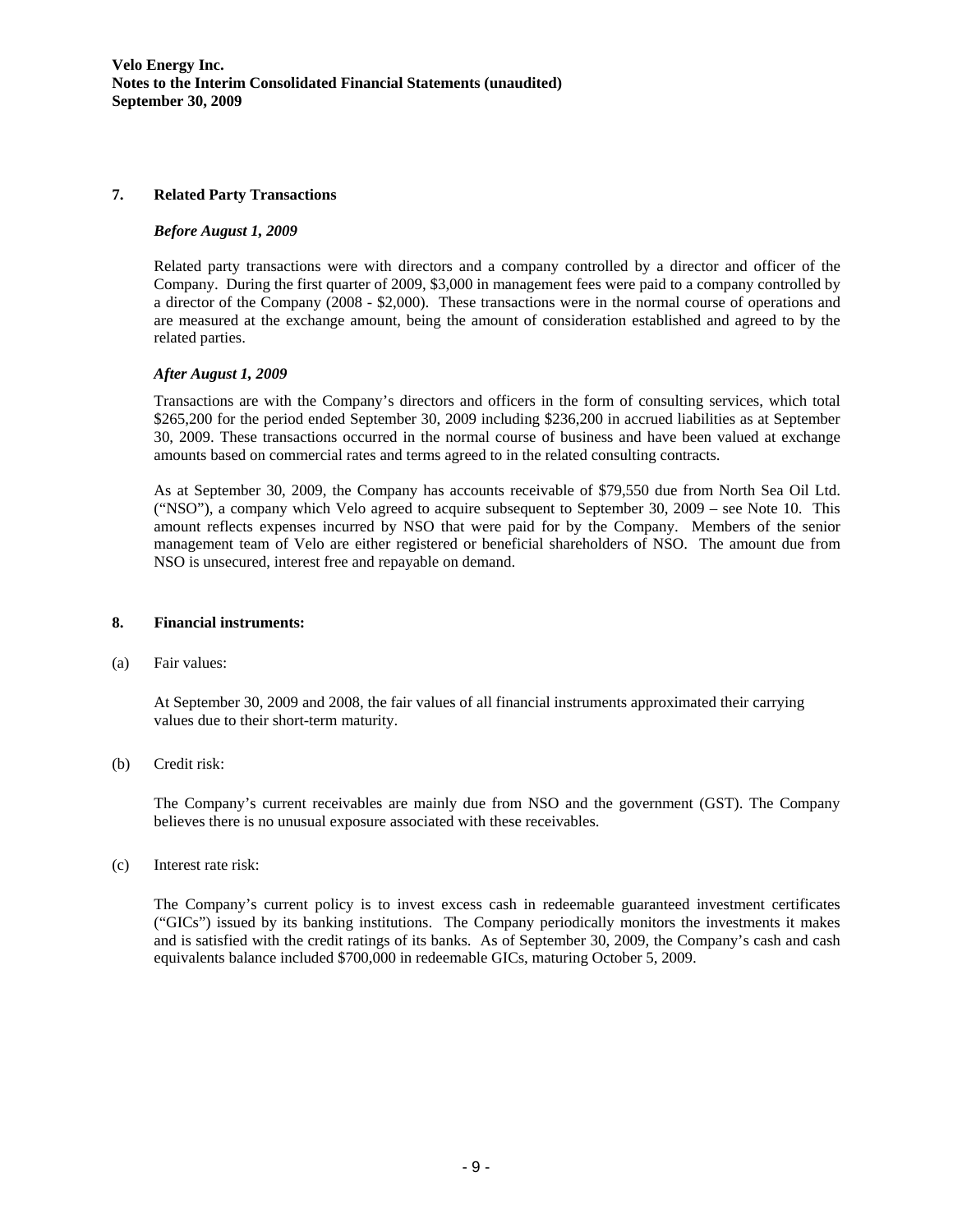# **9. Capital Management**

The Company's objectives when managing capital are to (i) safeguard the entity's ability to continue as a going concern in order to provide returns for shareholders and benefits for other stakeholders; and (ii) maintain a capital structure that provides financing options to the Company when a financing or a refinancing need arises to ensure access to capital on commercially reasonable terms, without exceeding its debt capacity.

In the management of capital, the Company includes all components of shareholders' equity in the definition of capital.

The Company manages the capital structure by monitoring its operational results against various financial scenarios prepared to reflect the changes in market and economic conditions. In order to maintain or adjust the capital structure, the Company may adjust the amount of dividends paid to shareholders, return capital to shareholders, issue debt to replace existing debt with similar or different characteristics, issue new shares, buy back shares or adjust the amount of cash and cash equivalents. The Company is not subject to any external capital requirements. There were no changes in the Company's capital management policies during the period.

# **10. Subsequent Events**

# *Financing*

On October 15, 2009, the Company filed a preliminary prospectus to obtain financing for its operations in the UK Central North Sea. The closing of this public offering is expected as soon as regulatory requirements are met.

#### *Subsidiaries*

On, October 6, 2009, the Company signed a share purchase agreement to acquire all of the shares of North Sea Oil Ltd., a private company, incorporated in Alberta, Canada and North Sea Oil Exploration Limited ("NSOE"), a private company incorporated in England and Wales, UK, in a non-arms length transaction for the total purchase price of \$600,000, payable by the issue of 1,000,000 common shares of Velo at a deemed issue price of \$0.60 per share. Members of the senior management team of Velo are either registered or beneficial shareholders of NSO and NSOE. The transaction was approved by the TSX Venture Exchange on the condition that 1,000,000 shares issued are placed in escrow until the Company closes the public offering and completes the Sale and Purchase Agreement for oil and gas properties in the UK North Sea (as described below). If these transactions are not completed then the NSO and NSOE shares will be conveyed back to the vendors and the 1,000,000 common shares of Velo will be cancelled.